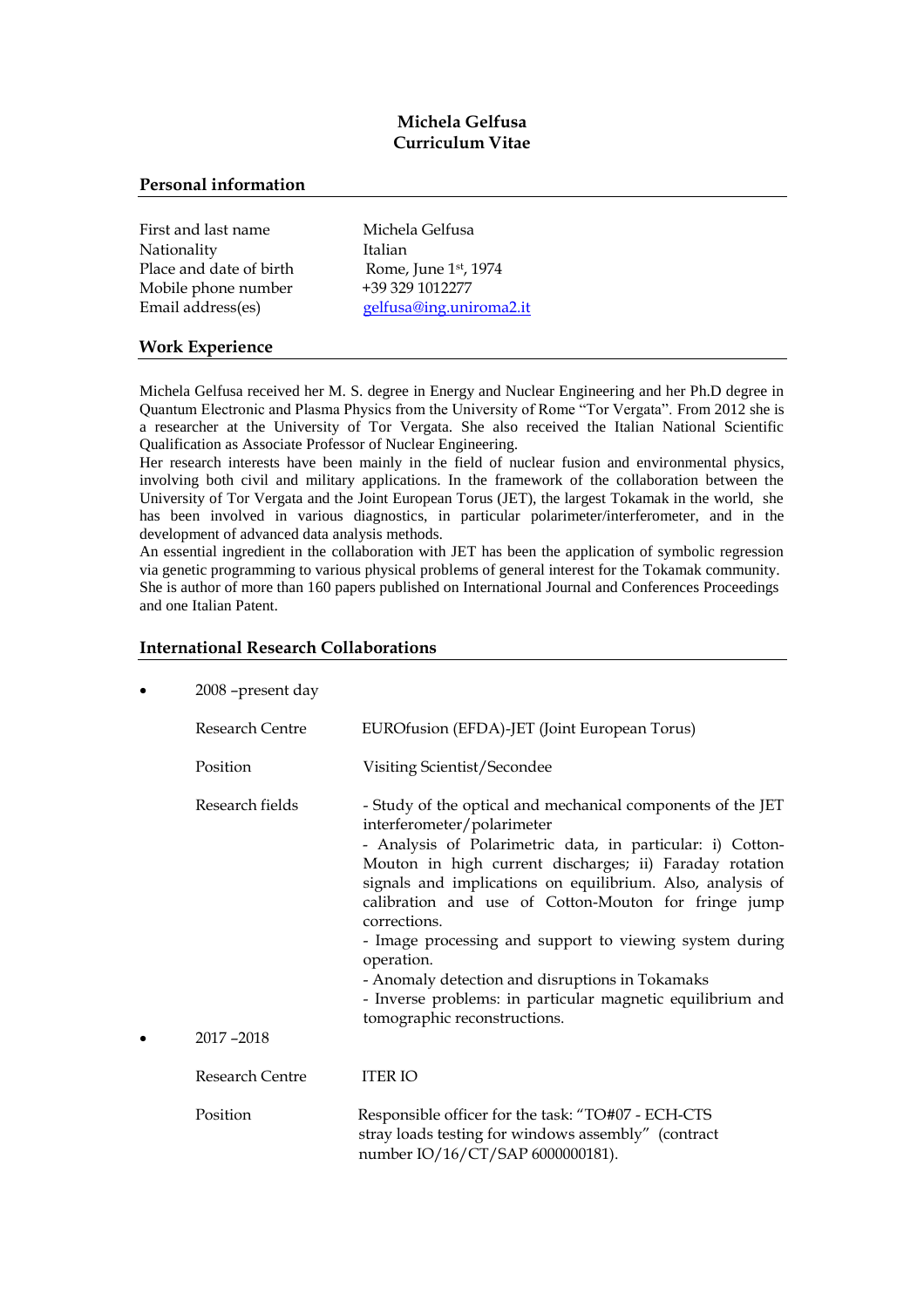2010 –2011

| Research Centre | Joint European Torus                                                                                                        |
|-----------------|-----------------------------------------------------------------------------------------------------------------------------|
| Position        | Project leader for the enhancement:<br>JW10-OEP-ENEA-90 - Real-Time Measurement & Control:<br>Diagnostics & Infrastructure. |

# **Academic Positions:**

- Member of the teaching/scientific panel of the "Industrial Engineering" PhD program of Rome "Tor Vergata" University (2017 - ).
- Lecturer of "Diagnostic techniques for thermonuclear reactors" at University of Tor Vergata – Department of Industrial Engineering

# **Publications in International Journals**

- 1. **Gelfusa M**., Rossi R., Lungaroni M., Belli F., Spolladore L., Wyss I., Gaudio P., Murari A. and JET Contributors, "Advanced pulse shape discrimination via machine learning for applications in thermonuclear fusion", Nuclear Instruments and Methods in Physics Research Section A, 974, 2020
- 2. Murari A., Rossi R., Peluso, E., Lungaroni M., Gaudio P., **Gelfusa M**., Ratta, G., Vega, J. and JET contributors "On the transfer of adaptive predictors between different devices for both mitigation and prevention of disruptions", Nuclear Fusion 2020
- 3. Murari, A., Peluso, E., Craciunescu, T., Lowry, C., Aleiferis, S., Carvalho, P., **Gelfusa, M.**, Investigating the thermal stability of highly radiative discharges on JET with a new tomographic method, (2020) Nuclear Fusion, 60 (4), art. no. 046030
- 4. Romanelli, F., **Gelfusa, M**., On the optimal mix of renewable energy sources, electrical energy storage and thermoelectric generation for the de-carbonization of the Italian electrical system, (2020) European Physical Journal Plus, 135 (1), art. no. 72
- 5. Murari, A., Lungaroni, M., **Gelfusa, M**., Testing the consistency of multimachine databases for physical studies of regression, (2020) Nuclear Fusion, 60 (1), art. no. 015001
- 6. Peluso, E., Craciunescu, T., Murari, A., Carvalho, P., **Gelfusa, M**., A comprehensive study of the uncertainties in bolometric tomography on JET using the maximum likelihood method, (2019) Review of Scientific Instruments, 90 (12), art. no. 123502,
- 7. Murari, A., Lungaroni, M., Peluso, E., Craciunescu, T., **Gelfusa, M**., A Model Falsification Approach to Learning in Non-Stationary Environments for Experimental Design, (2019) Scientific Reports, 9 (1), art. no. 17880, .
- 8. Peluso, E., Craciunescu, T., **Gelfusa, M**., Murari, A., Carvalho, P.J., Gaudio, P., On the effects of missing chords and systematic errors on a new tomographic method for JET bolometry, (2019) Fusion Engineering and Design, 146, pp. 2124-2129.
- 9. Murari, A., Lungaroni**, M., Gelfusa**, M., Peluso, E., Vega, J., Adaptive learning for disruption prediction in non-stationary conditions, (2019) Nuclear Fusion, 59 (8), art. no. 086037